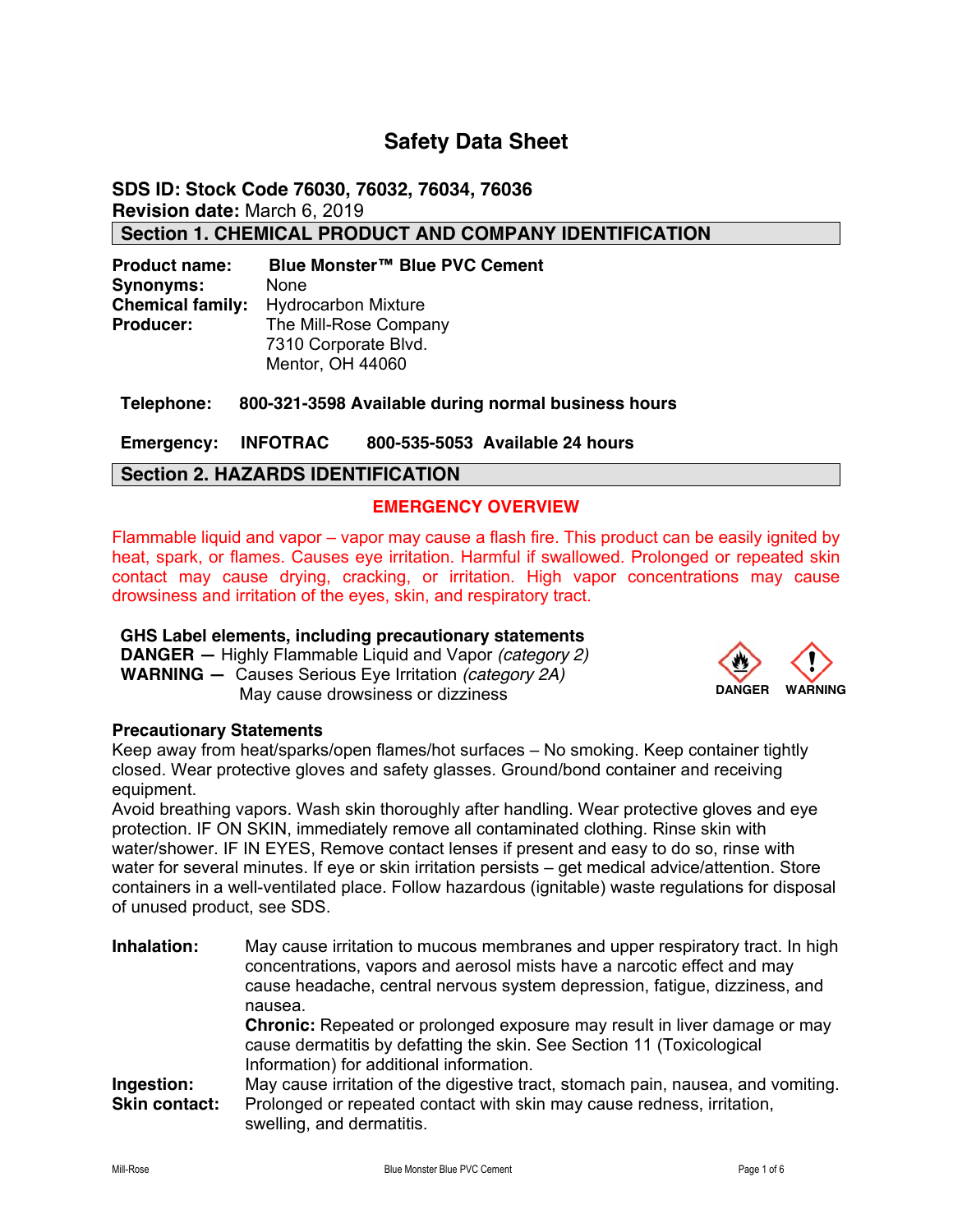#### **Eye contact:** Exposure to vapors or liquid may cause eye irritation.

**Carcinogenic** No component of this product present at levels greater than 0.1 % is identified evaluation: as a known, suspected or potential carcinogen by the NTP, the IARC or as a known, suspected or potential carcinogen by the NTP, the IARC or OSHA. The ACGIH designates Tetrahydrofuran as category A3 – confirmed animal carcinogen with unknown relevance to humans.

## **Section 3. COMPOSITION / INFORMATION ON INGREDIENTS**

#### **Material information:**

| <b>Name</b>          | CAS No.  | Weight %  |
|----------------------|----------|-----------|
| Tetrahydrofuran*     | 109-99-9 | 48-53     |
| Acetone*             | 67-64-1  | $10 - 15$ |
| Methyl ethyl ketone* | 78-93-3  | $2 - 7$   |
| Cyclohexanone*       | 108-94-1 | $8 - 13$  |
| N-methylpyrrolidone  | 872-50-4 | $2 - 7$   |

**\****Note: The above weight percentages are represented in ranges as estimates. Due to variation among production batches, component percentages may vary.*

#### **Section 4. FIRST AID MEASURES**

| Inhalation:                                | Move exposed persons to fresh air. If the person is not breathing or breathing<br>is irregular, provide artificial respiration or oxygen by trained personnel. Seek<br>medical attention.                                                                                                                                                                              |
|--------------------------------------------|------------------------------------------------------------------------------------------------------------------------------------------------------------------------------------------------------------------------------------------------------------------------------------------------------------------------------------------------------------------------|
| <b>Skin contact:</b>                       | Quickly remove contaminated clothing and shoes. Wash affected skin with<br>soap and water. Get medical attention if symptoms occur. Wash contaminated<br>clothing before reuse.                                                                                                                                                                                        |
| Ingestion:                                 | Do not induce vomiting. Never give anything by mouth to an unconscious<br>person. If conscious and alert, rinse the mouth with water. Call a physician or<br>poison control center immediately.                                                                                                                                                                        |
| Eye contact:                               | Check for and remove any contact lenses. Immediately consult physician after<br>flushing eyes with tepid water for 15 minutes.                                                                                                                                                                                                                                         |
|                                            | <b>Section 5. FIREFIGHTING MEASURES</b>                                                                                                                                                                                                                                                                                                                                |
| <b>Suitable</b><br>extinguishing<br>media: | Small fires - Class B fire-extinguishing media including water spray,<br>foam, CO <sub>2</sub> or dry powder. Do not use a water stream, as this will spread<br>the fire.                                                                                                                                                                                              |
| <b>Specific hazards:</b>                   | Fire or intense heat may cause violent rupture of product containers.<br>Vapors may form explosive mixtures with air. Application of extinguishing<br>media to hot surfaces requires special precautions. During emergency<br>conditions, overexposure to decomposition products including carbon<br>oxides may cause a health hazard. Symptoms may not be immediately |

apparent.

**Special protective equipment for firefighters:** Full protective equipment including selfcontained breathing apparatus should be used. Explosive in the presence of oxidizers or nitric acid. Do not allow run-off from fire-fighting to enter drains or water courses.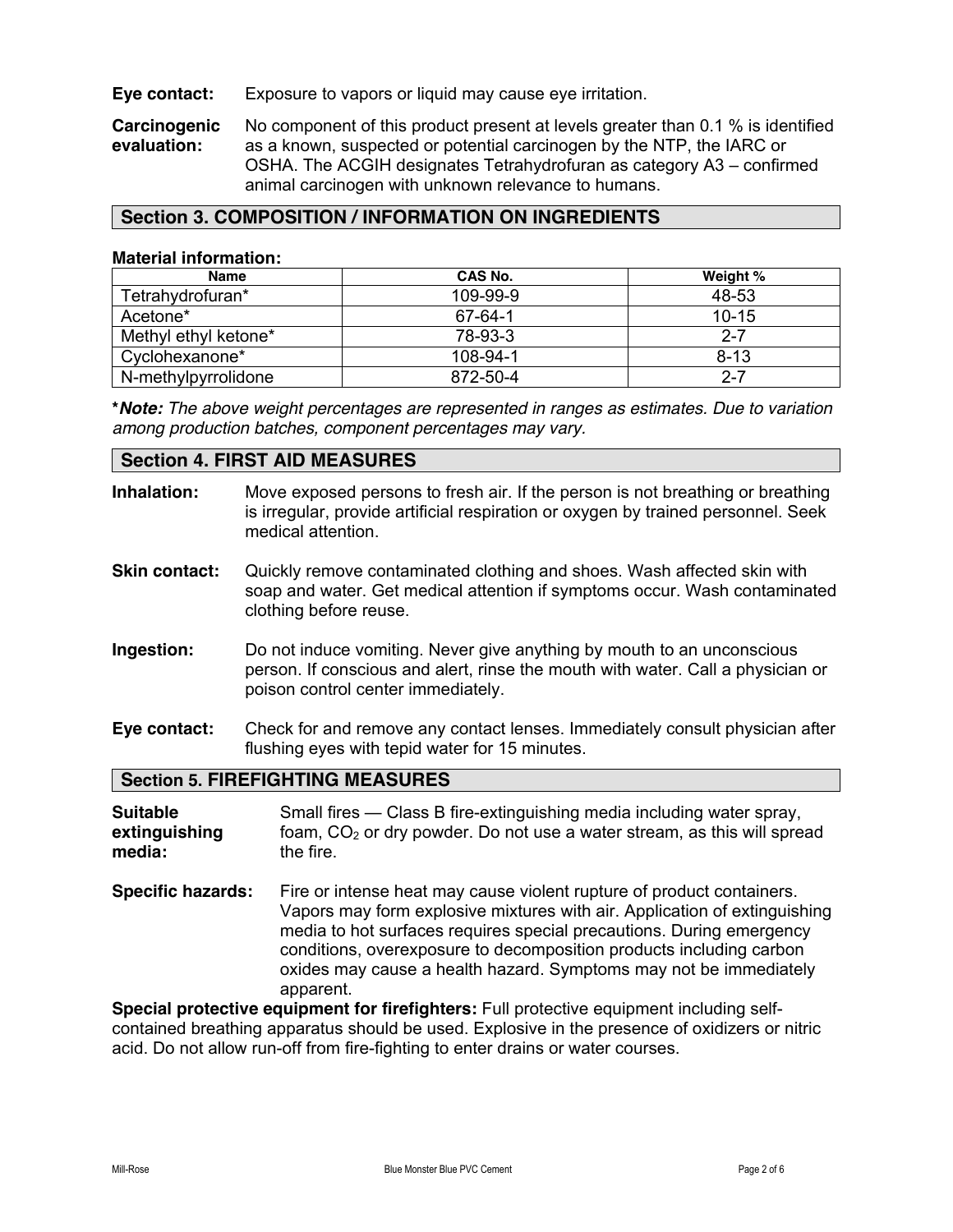|                                 |     |                                  | .                                               |                  |
|---------------------------------|-----|----------------------------------|-------------------------------------------------|------------------|
|                                 |     | <b>NFPA rating: HMIS rating:</b> | R<br>$\bullet$                                  | <b>Hazardous</b> |
| <b>Health:</b><br>Flammability: |     | 3                                | $_{\rm E}^{\rm H}$<br>A<br>w<br>$\sqrt{2}$<br>А | FP - Below 73 F  |
| Instability/reactivity: 1       |     |                                  | T.<br>$\mathbf H$                               | <b>Stable</b>    |
| Other:                          | N/A | $H$ (PPE)                        |                                                 | N/A              |
|                                 |     |                                  | <b>SPECIAL</b>                                  |                  |

FIRE

|                                                   | <b>Section 6. ACCIDENTAL RELEASE MEASURES</b>                                                                                                                                                                                                                                                                                                                                                                                                   |
|---------------------------------------------------|-------------------------------------------------------------------------------------------------------------------------------------------------------------------------------------------------------------------------------------------------------------------------------------------------------------------------------------------------------------------------------------------------------------------------------------------------|
| <b>Personal</b><br><b>Precautions:</b>            | Immediately contact emergency personnel. Evacuate any potentially affected<br>area and isolate personnel from entry. Ventilate closed spaces before<br>entering them. Vapor can collect in lower areas.                                                                                                                                                                                                                                         |
| <b>Large Spill:</b>                               | Personnel must have appropriate training, per OSHA 29 CFR 1910.120. Do<br>not touch damaged containers or spilled material unless wearing appropriate<br>protective equipment (Section 8).                                                                                                                                                                                                                                                      |
| Methods for<br><b>Containment</b><br>and Clean up | Shut off source if possible and if safe. Eliminate all ignition sources. Use non-<br>sparking tools during all cleanup procedures. Prevent entry into waterways,<br>sewers, basements or confined areas. Advise applicable authorities if<br>material has entered sewers or water courses.                                                                                                                                                      |
|                                                   |                                                                                                                                                                                                                                                                                                                                                                                                                                                 |
|                                                   | <b>Section 7. HANDLING AND STORAGE</b>                                                                                                                                                                                                                                                                                                                                                                                                          |
| Handling:                                         | Use with adequate ventilation. Keep containers closed when not in use.<br>Always open containers slowly to allow any excess pressure to vent.<br>Ground/bond the container and receiving equipment and take precautionary<br>measures against static discharge. Avoid breathing vapors. Avoid contact<br>with eyes, skin, or clothing. Wash thoroughly with soap and water after<br>handling. Launder soiled clothing thoroughly before re-use. |

## **Section 8. EXPOSURE CONTROLS / PERSONAL PROTECTION**

#### **Occupational Exposure Limits:**

| <b>Name</b>                | <b>CAS No.</b> | <b>ACGIH<sup>®</sup> TLV<sup>®</sup></b><br><b>Exposure</b><br>Limits: | <b>Federal OSHA</b><br><b>PELS</b> | OSHA PELs 1989 C      |
|----------------------------|----------------|------------------------------------------------------------------------|------------------------------------|-----------------------|
| <b>Acetone</b>             | $67 - 64 - 1$  | 500 ppm $A$                                                            | 1000 ppm A                         | 750 ppm $A$           |
|                            |                | 750 ppm $B$                                                            |                                    | 1000 ppm <sup>B</sup> |
| <b>Methyl-ethyl ketone</b> | 78-93-3        | 200 ppm $A$                                                            | 200 ppm $A$                        | None                  |
|                            |                | 300 ppm <sup>B</sup>                                                   |                                    |                       |
| Cyclohexanone              | 108-94-1       | 20 ppm $A$                                                             | 50 ppm $A$                         | 25 ppm $A$            |
| Tetrahydrofuran            | 109-99-9       | 50 ppm $A$                                                             | 200 ppm $A$                        | 200 ppm $A$           |
|                            |                | 100 ppm $B$                                                            |                                    | 250 ppm $B$           |
| N-methylpyrrolidone        | 872-50-4       | 10 ppm                                                                 | N/A                                | N/A                   |

All exposure limits listed are 8-hour time weighted average (TWA) — except where noted otherwise. **<sup>A</sup>**Time Weighted Average (TWA) is an average exposure over the course of an 8-hour work shift. B A Short Term Exposure Limit TWA over the course of 15 minutes.

PEL — Permissible Exposure Limit is the maximum 8-hour TWA concentration of a chemical that a worker may be exposed to under Occupational Safety and Health Administration (OSHA) regulations. <sup>C</sup> Federal OSHA 1989 PELs were vacated but are in use and enforced by many state OSHA plans.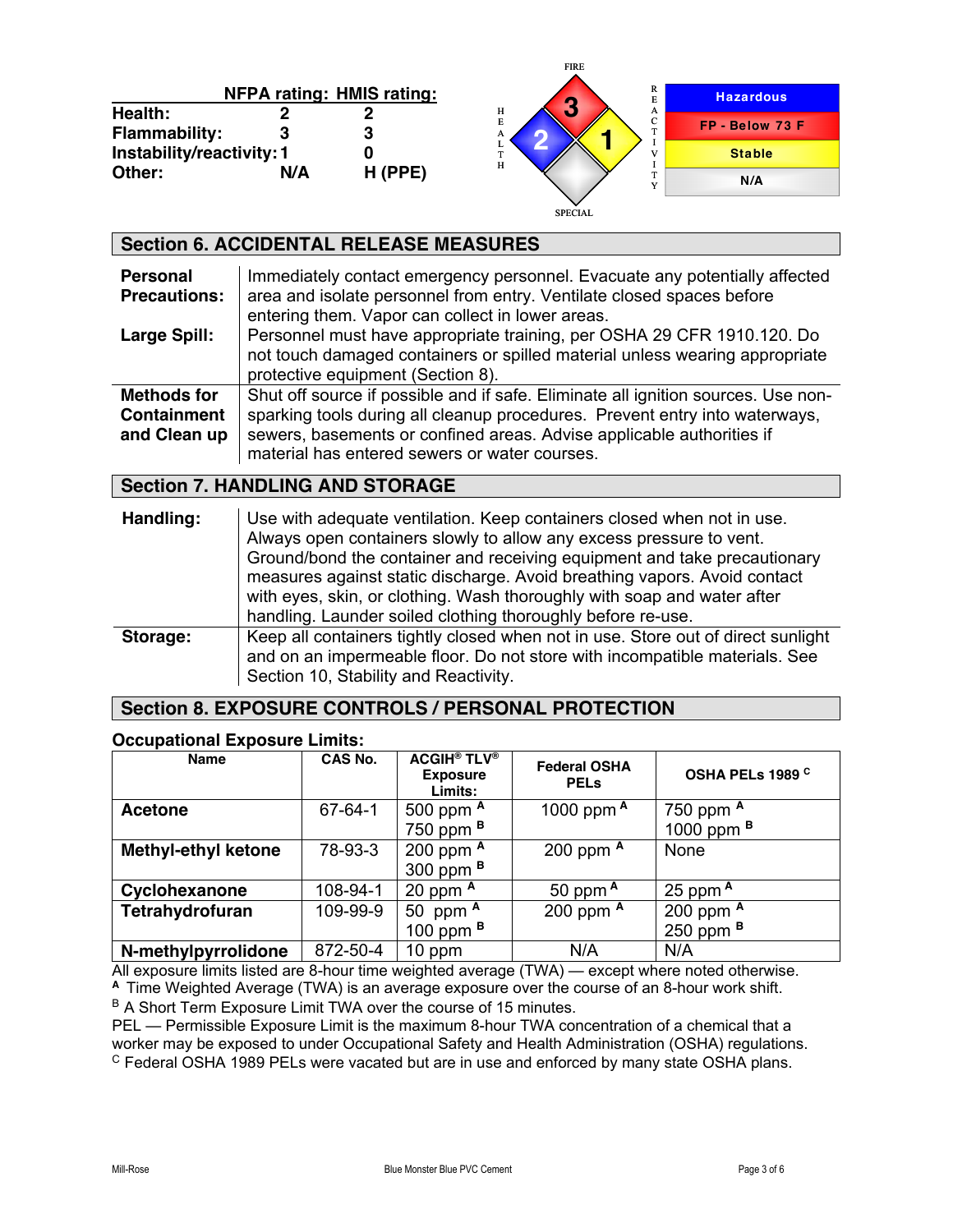| <b>Engineering measures:</b><br>PERSONAL PROTECTIVE EQUIPMENT | Local exhaust ventilation is preferable. Mechanical ventilation must<br>be explosion proof. General ventilation is acceptable if exposure to<br>materials in this section is maintained below applicable exposure<br>limits.                                                                                                             |
|---------------------------------------------------------------|------------------------------------------------------------------------------------------------------------------------------------------------------------------------------------------------------------------------------------------------------------------------------------------------------------------------------------------|
| <b>Respiratory protection:</b>                                | When engineering controls are not sufficient to reduce exposure<br>to levels below applicable exposure limits, seek professional<br>advice prior to respirator selection and use. For concentrations<br>less than 10 times the exposure limits, wear a properly fitted<br>NIOSH/ MSHA-approved respirator with organic vapor cartridges. |
| Skin and body protection:                                     | Wear impervious clothing and gloves to prevent contact. Butyl-<br>rubber is recommended for full contact or splash contact. Other<br>protective material may be used, depending on the situation, if<br>adequate degradation and permeation data is available.                                                                           |
| Eye protection:                                               | Wear safety spectacles with unperforated sideshields, or goggles.                                                                                                                                                                                                                                                                        |
| <b>Hygiene measures:</b>                                      | Avoid repeated or prolonged skin exposure. Wash hands before<br>eating, drinking, smoking, or using toilet facilities. Promptly<br>remove contaminated clothing and launder before reuse.                                                                                                                                                |
| <b>Other precautions:</b>                                     | Intentional misuse by deliberately concentrating and inhaling the<br>contents can be harmful or fatal.                                                                                                                                                                                                                                   |

# **Section 9. PHYSICAL AND CHEMICAL PROPERTIES**

| Appearance:                                | Blue viscous liquid             |
|--------------------------------------------|---------------------------------|
| Physical state (solid/liquid/gas):         | Liquid                          |
| Substance type (pure/mixture):             | <b>Mixture</b>                  |
| Color:                                     | Blue                            |
| Odor:                                      | Ether-, and acetone-like odor   |
| <b>Molecular weight:</b>                   | 63.6 grams/ mol.                |
| pH:                                        | N/A                             |
| Boiling point/range (5-95%):               | $147^{\circ}F$ ; 64 $^{\circ}C$ |
| Melting point/range:                       | N/A                             |
| <b>Decomposition temperature:</b>          | Not Available                   |
| <b>Specific gravity:</b>                   | 0.87                            |
| Vapor density:                             | $(AIR = 1) 3.5$                 |
| Vapor pressure:                            | 20 mm Hg at $68^{\circ}$ F      |
| Evaporation rate (Butyl acetate= 1):       | 5.6                             |
| Flash point, method used:                  | 1°F; -17.2°C, TTC               |
| <b>Water solubility:</b>                   | Not available                   |
| <b>VOC Content (SCAQMD Rule 1168</b>       |                                 |
| Test Method 316A):                         | <510 grams/liter                |
| Auto-ignition temperature:                 | 610°F; 321°C (lowest component) |
| Flammable limits in air $-$ lower (%):     | 1.1                             |
| Flammable limits in air $-$ upper $(\%)$ : | 11.5                            |

## **Section 10. STABILITY AND REACTIVITY**

| <b>Reactivity:</b>                                                 | No data available                                                  |
|--------------------------------------------------------------------|--------------------------------------------------------------------|
| Stability:                                                         | Stable under recommended storage conditions                        |
| <b>Possibly hazardous reactions:</b>                               | Vapors may form an explosive mixture with air                      |
| <b>Conditions to avoid:</b>                                        | Heat, flames, sparks, temperature extremes, and<br>direct sunlight |
| <b>Incompatible Materials:</b>                                     | Strong oxidizing agents, Acids, Alkalies, Peroxides.               |
| <b>Hazardous decomposition products:</b><br><b>Polymerization:</b> | By fire, Carbon dioxide, Carbon monoxide<br>Will not occur.        |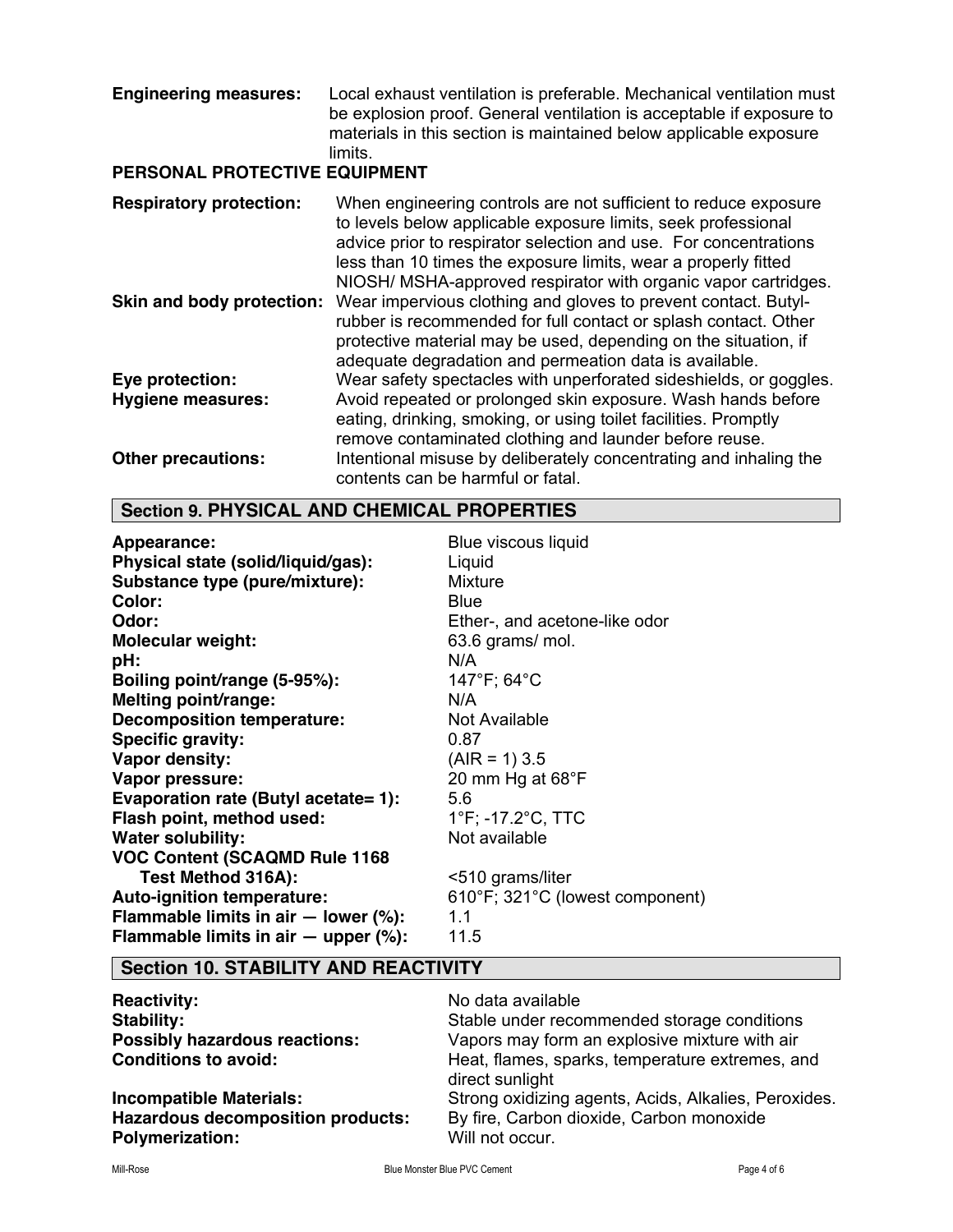## **Section 11. TOXICOLOGICAL INFORMATION**

**Acute toxicity:** Excessive exposure leads to depression of the central nervous system. Causes eye irritation, moderate skin irritation.

#### **Product information:**

| <b>Name</b>         | CAS No.  | Inhalation:                    | Dermal:                       | Oral:                        |
|---------------------|----------|--------------------------------|-------------------------------|------------------------------|
| Acetone             | 67-64-1  | $LC_{50}$ (Rat): 76 mg/l, 4    | $LD_{50}$ (Rabbit)            | Acute $LD_{50}$              |
|                     |          | hours                          | 20,000 mg/kg                  | (Rat):5,800 mg/kg            |
| Methyl-ethyl ketone | 78-93-3  | $LC_{50}$ (Rat): $>5,000$      | $LD_{50}$ (Rabbit) 5 to       | LD <sub>50</sub> (Rat) 2,700 |
|                     |          | ppm, 6 hours                   | $13$ g/kg                     | to 5,600 mg/kg               |
| Cyclohexanone       | 108-94-1 | LC <sub>50</sub> (Rat): 8,000  | LD <sub>50</sub> (Rabbit) 794 | LD <sub>50</sub> (Rat) 1,534 |
|                     |          | ppm, 4 hours                   | to 3,160 mg/kg                | mg/kg                        |
| Tetrahydrofuran     | 109-99-9 | LC <sub>50</sub> (Rat): 18,000 | Not available                 | LD <sub>50</sub> (Rat) 3,240 |
|                     |          | ppm, 4 hours                   |                               | mg/kg                        |
| N-methylpyrrolidone | 872-50-4 | $LC50$ (Rat) > 5.1mg/l         | LD <sub>50</sub> (Rabbit)     | LD <sub>50</sub> (Rat) 3,914 |
|                     |          |                                | 8 g/kg                        | mg/kg                        |

 $LC_{50}$  — The concentration of the chemical in air that kills 50% of the test animals in a given time (usually four hours)

**Chronic toxicity:** Ingredients are not listed by the IARC, NTP, OSHA, or EPA as carcinogenic. Repeated or prolonged exposure may cause skin dryness or cracking. Repeated or prolonged exposure in excess of exposure limits in Section 8 may cause damage to the respiratory tract, lungs, liver, and kidney.

**Sensitization:** Not known to cause sensitization in humans.

## **Section 12. ECOLOGICAL INFORMATION**

| <b>Ecotoxicity effects:</b> | $EC_{50}$ Fathead minnow 96-hour 527 to 8,890 mg/l (TLm – Median<br>Threshold Limit). The product components are not classified as<br>environmentally hazardous. However, this does not exclude the<br>possibility that large or frequent spills can have a harmful effect on<br>the environment. |
|-----------------------------|---------------------------------------------------------------------------------------------------------------------------------------------------------------------------------------------------------------------------------------------------------------------------------------------------|
| <b>Persistence and</b>      | Expected to be readily biodegradable.                                                                                                                                                                                                                                                             |
| Degradability:              | Products of degradation: carbon oxides (CO, CO <sub>2</sub> and water)                                                                                                                                                                                                                            |

#### **Section 13. DISPOSAL CONSIDERATIONS**

| Cleanup | Waste from this product may be hazardous as defined under RCRA 40                      |
|---------|----------------------------------------------------------------------------------------|
|         | <b>considerations:</b> CFR 261. Waste must be tested for ignitability to determine the |
|         | applicable EPA hazardous waste numbers. Incinerate in an approved                      |
|         | facility. Do not incinerate a closed container. Disposal of this material              |
|         | must be done in accordance with federal, state and/or local regulations.               |
|         | The material destined for disposal must be characterized properly and                  |
|         | may differ from the product described in this SDS if mixed with other                  |
|         | wastes.                                                                                |

## **Section 14. TRANSPORT INFORMATION**

#### **Please refer to DOT regulation 49 CFR 172.101:**

 **Transport information:** This material is regulated under DOT when transported via U.S. commerce routes: and IATA, and IMO via international routes **Hazardous Materials Description:** (DOT and IATA): UN1133, Adhesives, 3, II

|                                                                | (IMO): UN1133, Adhesives, 3, II, -017 C |
|----------------------------------------------------------------|-----------------------------------------|
| UN/identification no.:                                         | <b>UN1133</b>                           |
| Proper shipping name:                                          | Adhesives, containing flammable liquid  |
| <b>Hazard class:</b>                                           |                                         |
| Packing group:                                                 |                                         |
| <b>DOT reportable quantity (lbs.):</b> 1,000 (Tetrahydrofuran) |                                         |